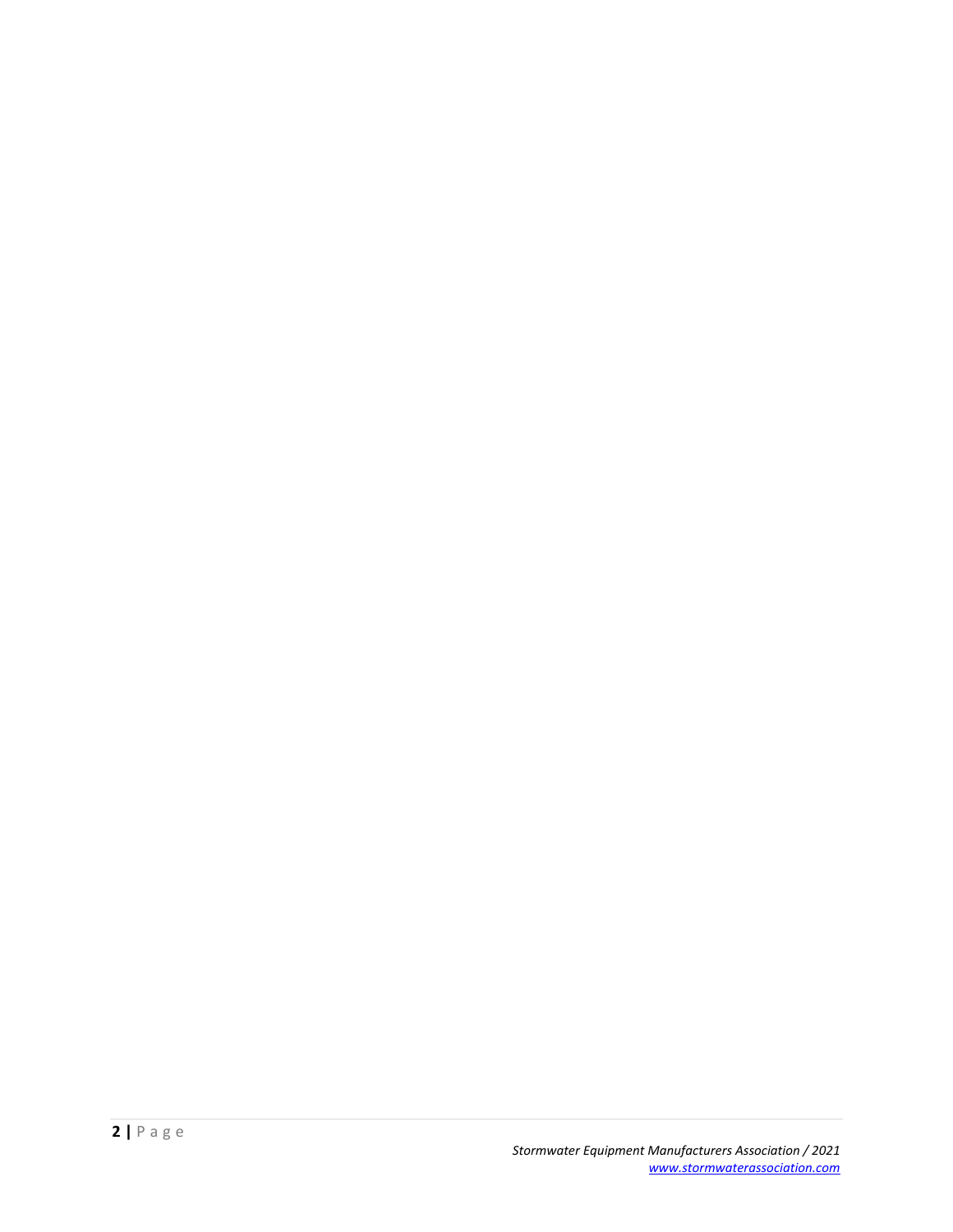### HIGHLIGHTS FROM THE INTERNATIONAL BMP DATABASE 2020 SUMMARY REPORT

#### **ABSTRACT:**

This technical note highlights the results from the International BMP Database 2020 Summary Report that relate to the performance of manufactured separators and filters.

#### **Background:**

Over the past twenty‐five years the International BMP Database (IBMPDB) has become the most complete source of information on stormwater quality control measures available to researchers and regulators. Comprised of user submitted BMP monitoring projects, this repository provides access to both raw data and statistical tools to interpret hundreds of studies and thousands of storm events. The database is funded by the Water Research Foundation and other partners<sup>1</sup> and is administered by a network of environmental professionals from consultancies such as Wright Water Engineers, Inc., Geosyntec Consultants, Inc., and Terraphase Engineering, Inc.

Although monitoring guidelines are provided by the IBMPDB research team, the IBMPDB is not a testing or verification program. Studies are completed under a variety of real‐world field conditions, vary in number of storms, may have challenging site constraints, and have varying levels of maintenance, which make side by side comparison from study to study somewhat difficult. The IBMPDB compensates for this limitation with a large and varied data set. When there is sufficient data to infer statistical trends, the research team publishes summary reports that provide a meta‐analysis of the data. These reports also aim to consolidate the data into a few actionable messages.

Hydrodynamic separators had been studied and included in the database in the past, but the 2020 Summary Report was the first for which there was enough data to also include separate statistics for manufactured filters and manufactured biofiltration systems. These manufactured systems typically operate at a higher hydraulic loading rate than generic systems like sand filters or in‐situ bioretention cells. Although the manufactured filters and biofilters showed similar performance to non‐proprietary filters and biofilters with regards to metals removal and nitrogen removal, they demonstrated standout performance in the removal of TSS and phosphorus. This document highlights the performance of manufactured BMPs in these areas and provides some context for the results.

 $<sup>1</sup>$  The project began in 1996 under a cooperative agreement between the American Society of Civil Engineers</sup> (ASCE) and the U.S. Environmental Protection Agency (USEPA). In 2004, the project transitioned to a more broadly supported coalition of partners now led by the Water Research Foundation (WRF), including the Federal Highway Administration (FHWA), American Public Works Association (APWA), and the Environmental and Water Resources Institute (EWRI) of ASCE.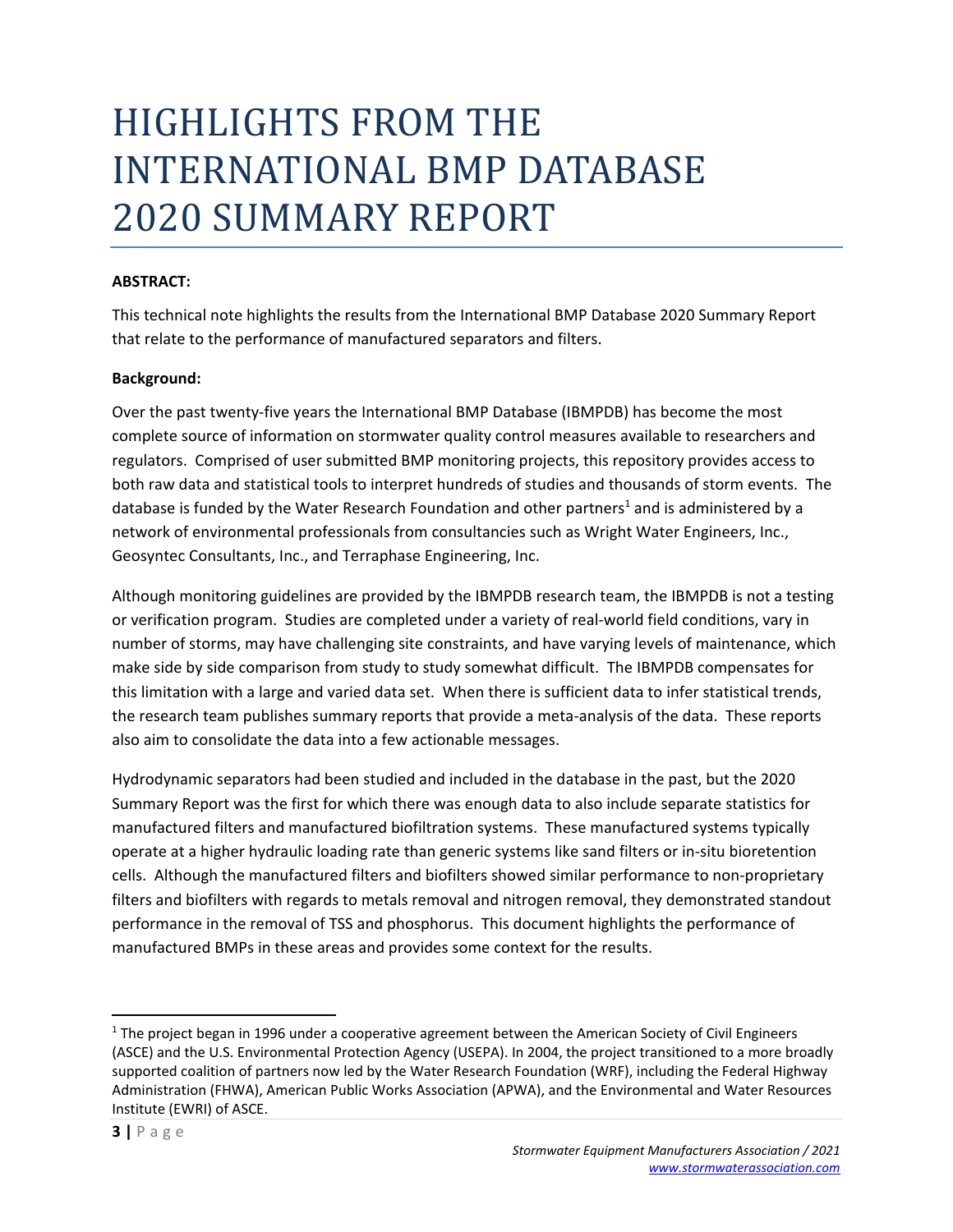## TSS TREATMENT

Total Suspended Solids (TSS) is the most regulated pollutant in stormwater, and it follows that all of the BMP types studied demonstrated statistically significant reductions of TSS. However, as illustrated in Figure 1 below, the lowest median TSS effluent concentrations were observed in bioretention (BR), media filters (MF), high rate biofiltration devices (HRBF), and retention ponds (RP). Other treatment facility categories studied include detention basins (DB), retention ponds (RP), wetland basins (WB), grass swales (BS), grass strips (BI), high rate media filters (HRMF), hydrodynamic separators (HDS) and oil/grit separators (OGS).



#### **Figure 1: Box and whisker plots with best performing BMPs highlighted. Source: Clary et al. 2020. p.17, Reprinted with permission. © The Water Research Foundation.**

Of those four top performers, high rate biofiltration devices showed the lowest median effluent concentration with a median of 3.8 mg/L. High rate biofiltration devices are manufactured planter boxes with custom engineered media blends designed to receive and treat stormwater at flow rates of 100 inches per hour or higher. This technology class uses custom blends of sand, gravel and organic material to ensure plant health while maintaining a high treatment flow rate. Many of these systems undergo laboratory and field test certification to verify performance and longevity. Additionally, the manufacturers of these systems manage the sourcing and quality control of the filter media, removing much of the risk associated with installation of bioretention systems.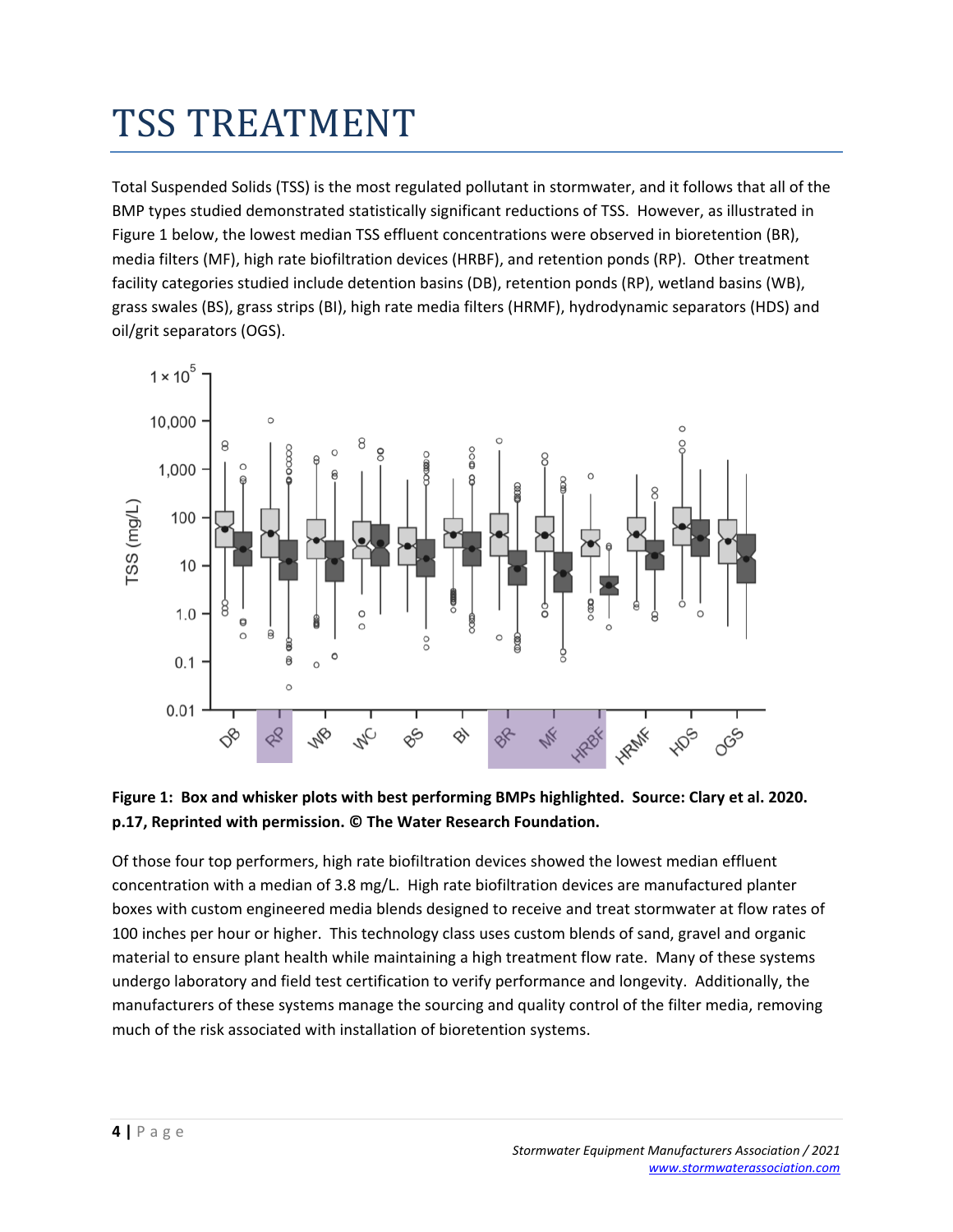One way to compare the relative sizing of high rate biofiltration to non‐proprietary biofiltration is to compare the ratios of filter areas to drainage areas. In the 2013 report "Influence of Design Parameters on Achievable Effluent Concentrations", the biofiltration systems surveyed had area ratios generally ranging from 0.04‐0.07. Area ratios for high rate biofilters are often ten times smaller, allowing for more compact filter installations.

Hydrodynamic separators are another class of manufactured BMP described in the 2020 Summary report. While the data for this class of BMPs shows higher effluent concentration than other systems, it is worth noting that these systems are often sized for pre-treatment of runoff upstream of other stormwater control measures, and are used for removal of coarser material at higher influent concentrations. Although hydrodynamic separators might not remove fine sediment as effectively as filters, they are often specified due to their easy maintenance and compact footprint.

The hydrodynamic separator data in the 2020 Summary Report draws on studies conducted from 1996‐ 2011 and is starting to become dated. In recent years, testing for HDS systems has shifted to laboratory‐ based protocols such as the New Jersey Department of Environmental Protection protocol, but the database does not currently include the more current laboratory studies. The NJDEP protocol tests the flow rate at which a separator can remove 50% of influent TSS, and is designed to be an appropriate measure for evaluating a pre‐treatment device.

To consider the IBMPDB data with regards to pre‐treatment, Figure 2 below shows the average removal efficiency if the database is truncated at a specific influent concentration. For example, while the average paired removal efficiency for the entire data set is 20%, if only the data pairs with influent concentrations higher than 200 mg/L are considered, the average removal efficiency is 52%. Although likely coincidental, this correlates with the New Jersey Department of Environmental Protection test protocol that calls for 50% removal of a 200 mg/L influent concentration of test sediment. At influent concentrations lower than 200 mg/L, removal efficiency drops off quickly.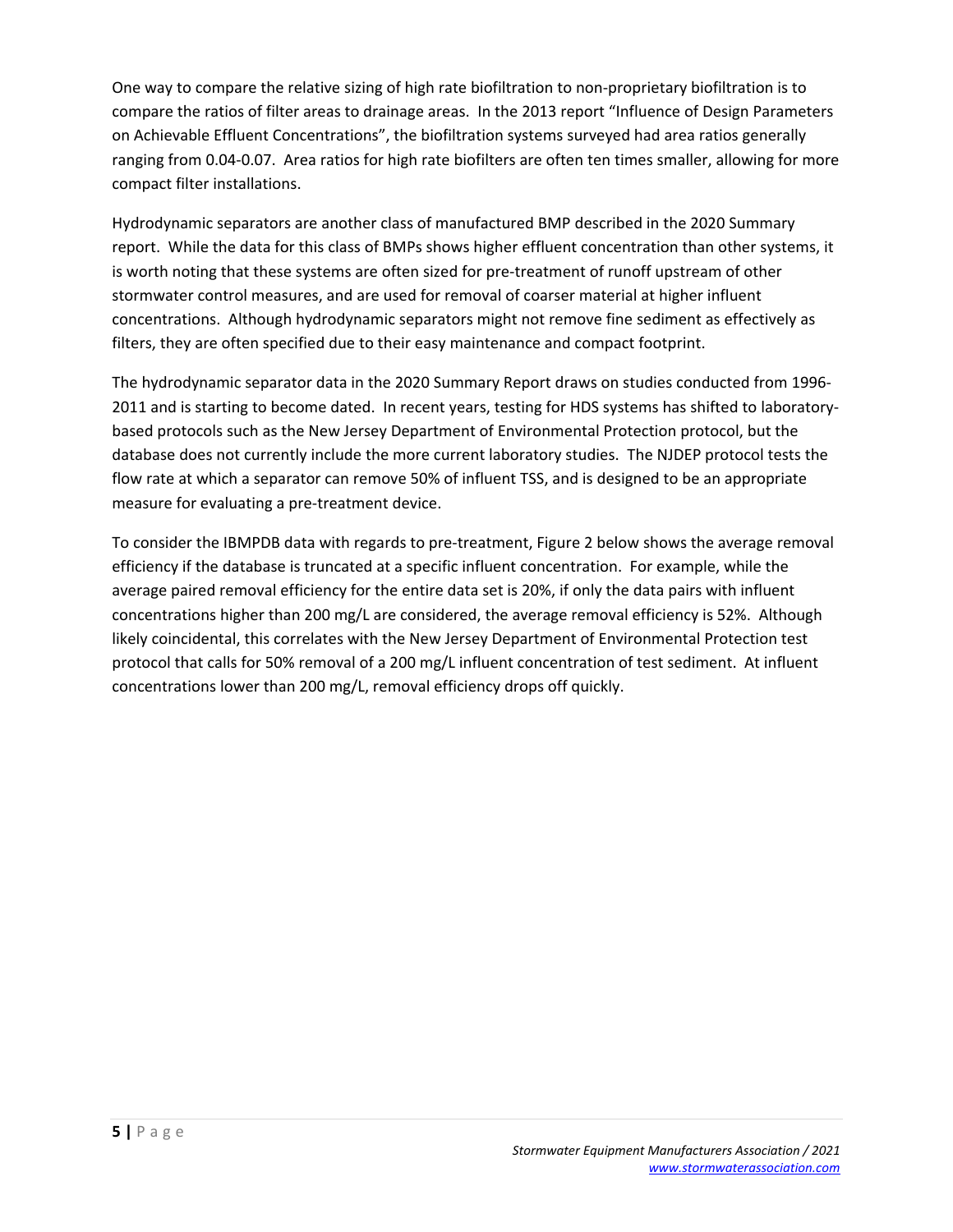

#### **Figure 2: Average removal efficiency of the HDS paired data sets truncated at a range of influent concentrations. For example, the average removal efficiency for the data with influent concentrations greater than 200 mg/L is 52%.**

The reason for this reduction in performance at low influent concentrations is not known with certainty, but it is known that smaller particles mobilize more easily than larger particles when storms occur. In a field study with a low influent concentration, the TSS load is often skewed toward finer material that is harder to capture in an HDS system. In other words, the influent runoff will pick up fine material first, so the initial lower concentrations will contain proportionally more fine material. As a result of this, hydrodynamic separators have become less frequently employed as a terminal treatment option and are more likely used as pre‐treatment or in redevelopment and roadway applications where space constraints are common.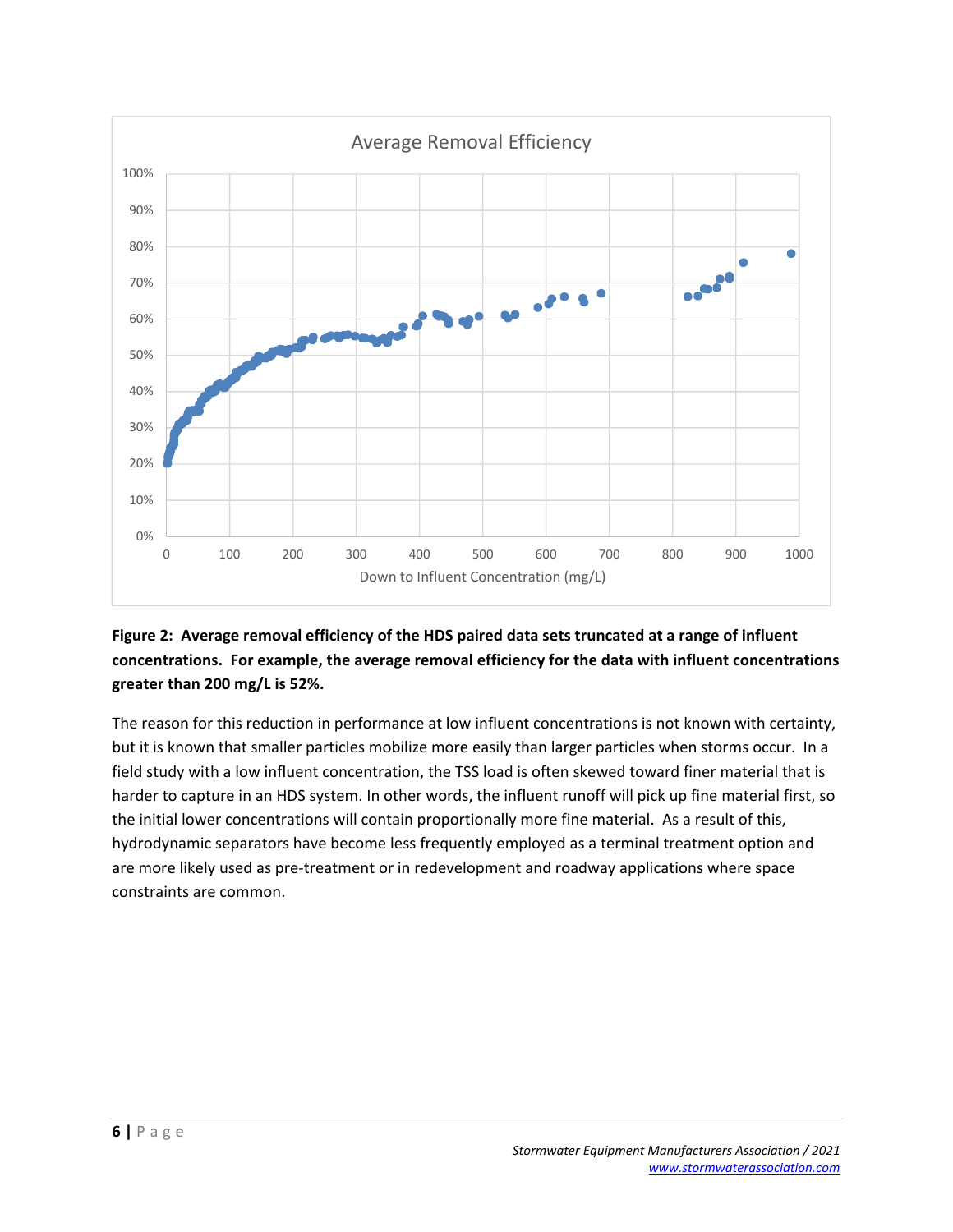# PHOSPHORUS TREATMENT

Three BMPs were recognized in the 2020 Summary Report as best choices for removing phosphorus: media filters (MF), high rate biofiltration (HRBF) and high rate media filtration (HRMF). Two of the three categories, high rate biofiltration and high rate media filtration, are comprised of manufactured treatment systems. As described above, "high rate biofiltration" describes manufactured devices containing a manufactured high rate biofiltration media that supports plants while quickly filtering runoff. The product category identified as "high rate media filtration" is a catch‐all term for all manufactured bed filters, cartridge filters and membrane filters that rely on a specific type of media to filter pollutants. These systems do not generally support plants or the biological activity that results from the presence of plants. A performance comparison of all BMP categories included in the summary report can be seen in Figure 3.



**Figure 3: Box and whisker plots with best performing BMPs highlighted. Source: Clary et al. 2020. p.45, Reprinted with permission. © The Water Research Foundation.**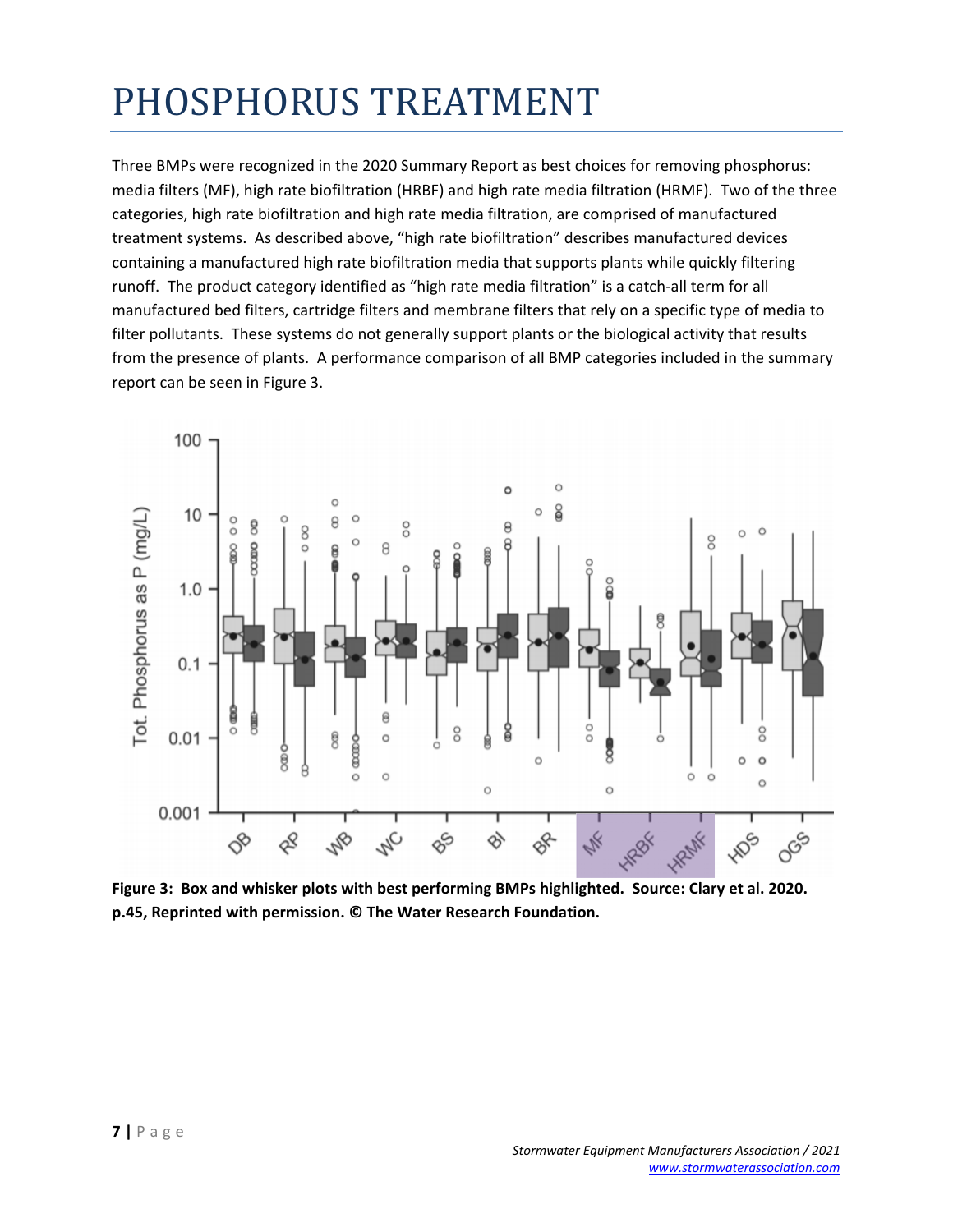The median effluent concentrations of Total Phosphorus from the media filters, high rate bioretention filters and high-rate media filters were 0.09 mg/L, 0.05 mg/L, 0.08 mg/L, respectively. All other commonly used BMPs studied showed median effluent concentration higher than 0.1 mg/L.

While this chart is useful for comparing performance, it doesn't capture the comparative hydraulic loading rates of the top performing systems. Typical loading rates for media filters and high rate biofiltration systems may be around one gallon per minute per square foot of filter surface area. High rate media filters are often loaded at rates 3-5 times higher than traditional filters, resulting in more compact treatment systems for a given catchment as well as providing the lowest observed effluent.

Additionally, it should be noted that phosphorus export was observed in some of the most common green infrastructure practices such as grass swales and traditional bioretention systems. It is hypothesized that this export is due to the presence of phosphorus rich soils and organic materials added to the media blends that are prone to leaching. The authors of the 2020 Summary Report recommend that contractors installing green infrastructure pay careful attention to the phosphorus content of media components, such as the addition of compost. This finding highlights a need to mitigate the risk of unwanted organic material in BMPs installed in‐situ by contractors. Due to consistent media quality control and blending, this risk is not an issue with manufactured systems.

### INFILTRATION AND LOAD REDUCTION

In a conversation about this paper, Jane Clary, a principal investigator on the 2020 Summary Report team, suggested that a comparison of effluent concentrations is only part of a system's performance. Infiltration and other volume reduction measures will also reduce the total pollutant load, regardless of effluent concentrations. "For example, a non-proprietary bioretention facility may not show a phosphorus concentration reduction, but it might have a substantial volume reduction", says Clary.

Volume reduction is discussed in the 2020 Summary Report as a method to treat otherwise difficult pollutants such as bacteria and total dissolved solids, with some cautions provided for especially mobile dissolved solids such as road salt. Similarly, infiltration is presented as a useful method of reducing nutrients, provided that the local groundwater conditions can receive the additional load and the native soils onsite are suitable for infiltration. In many areas, protection of groundwater is of equal or greater importance than the protection of receiving waters.

The 2020 Summary Report does not include infiltration in its analysis, but the 2012 Analysis of Volume Reduction in Bioretention BMPs provides a summary. The analysis showed a wide range of infiltration rates of anywhere from 10% to 100% of the runoff volume depending on a variety of site‐specific factors and system design features. Some of these performance modifying features are easy to specify, such as the inclusion of an underdrain, and can be added to any BMP. Other factors are influenced by multiple stakeholders and are more complicated to manage, such as on‐site soils and weather, installation methods and maintenance routine.